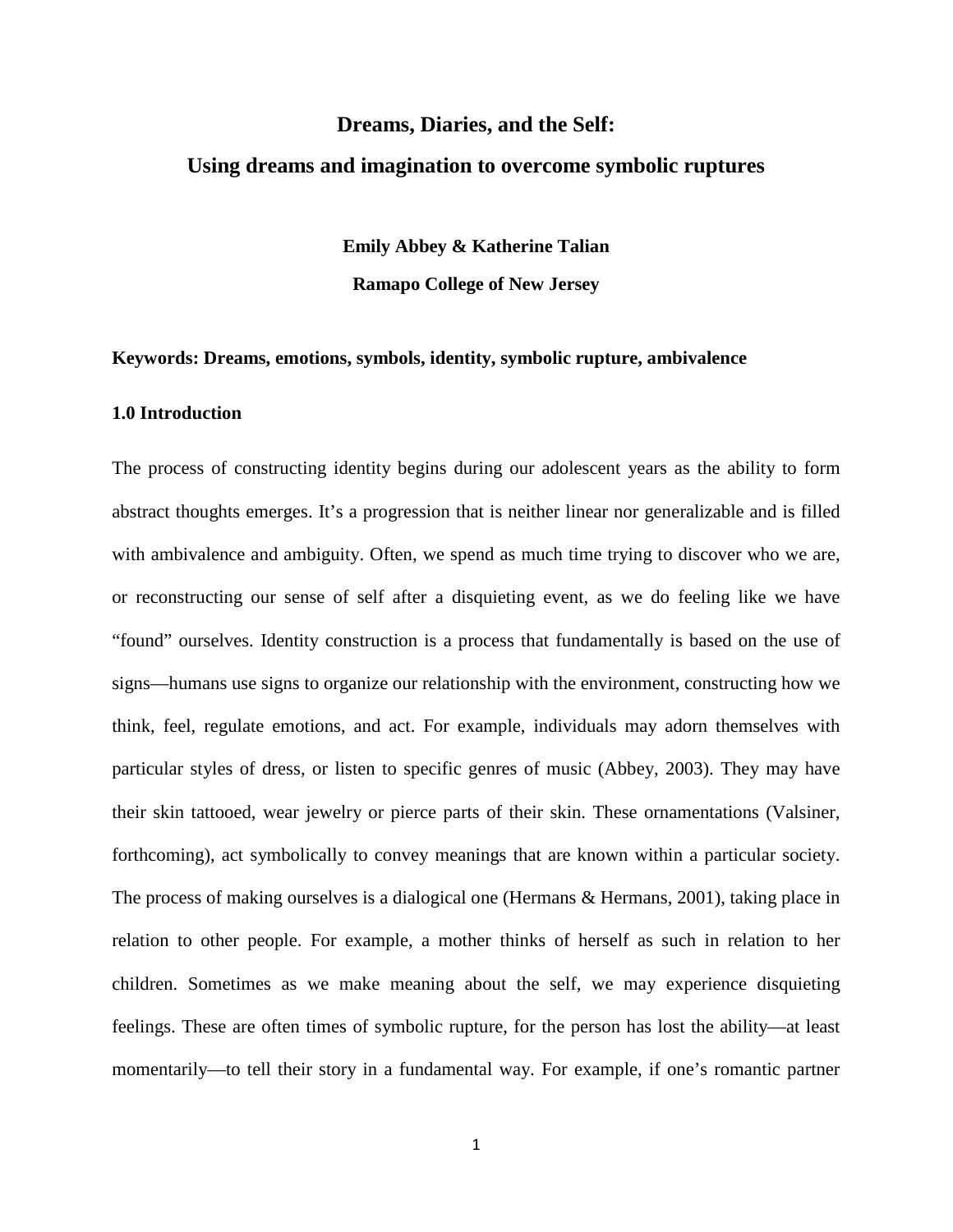leaves them for someone else, even basic thing like going for a walk might be difficult, as everything that was taken for granted is now called into question.

In this paper, we explore the use of diary writing during symbolic rupture. Especially in these periods of symbolic rupture, it's not unusual for some type of diary writing to occur (Zittoun & Gillespie, 2011). Writing in a diary constitutes an act of externalizing one's internal, ongoing, stream of consciousness. In diary writing, the person can create inclusive separation (Valsiner 1997) between the immediate externalized content and the ongoing stream of consciousness. In the present study, participants we aimed to get as close to the stream of consciousness as possible by asking participants to keep a diary of their dreams. Within these diary entries we find a mix of statements, some directly about the dream, while others are imaginations for what the dream might mean and what the future could hold. Contrasting the externalized notions from the dream on the one hand, and a person's imagined interpretations for what the dream might mean on the other, can lead to an emergent new meaning, arising by the individual overcoming the ambivalence of different understandings (Abbey, 2012). This is one reason diary writing can be rewarding: In the process of recording what *was*, and thinking about what *could be*, we can create a new sense of what *is*—new realizations about our self. Here we illustrate this process using the diary entries from an individual who even manages to use this process to change her identity so profoundly she is able to overcome a symbolic rupture (Zittoun, 2006) in her life, to rebuild herself after her sense after a deeply disquieting event.

### **2.0 Irreversible Time**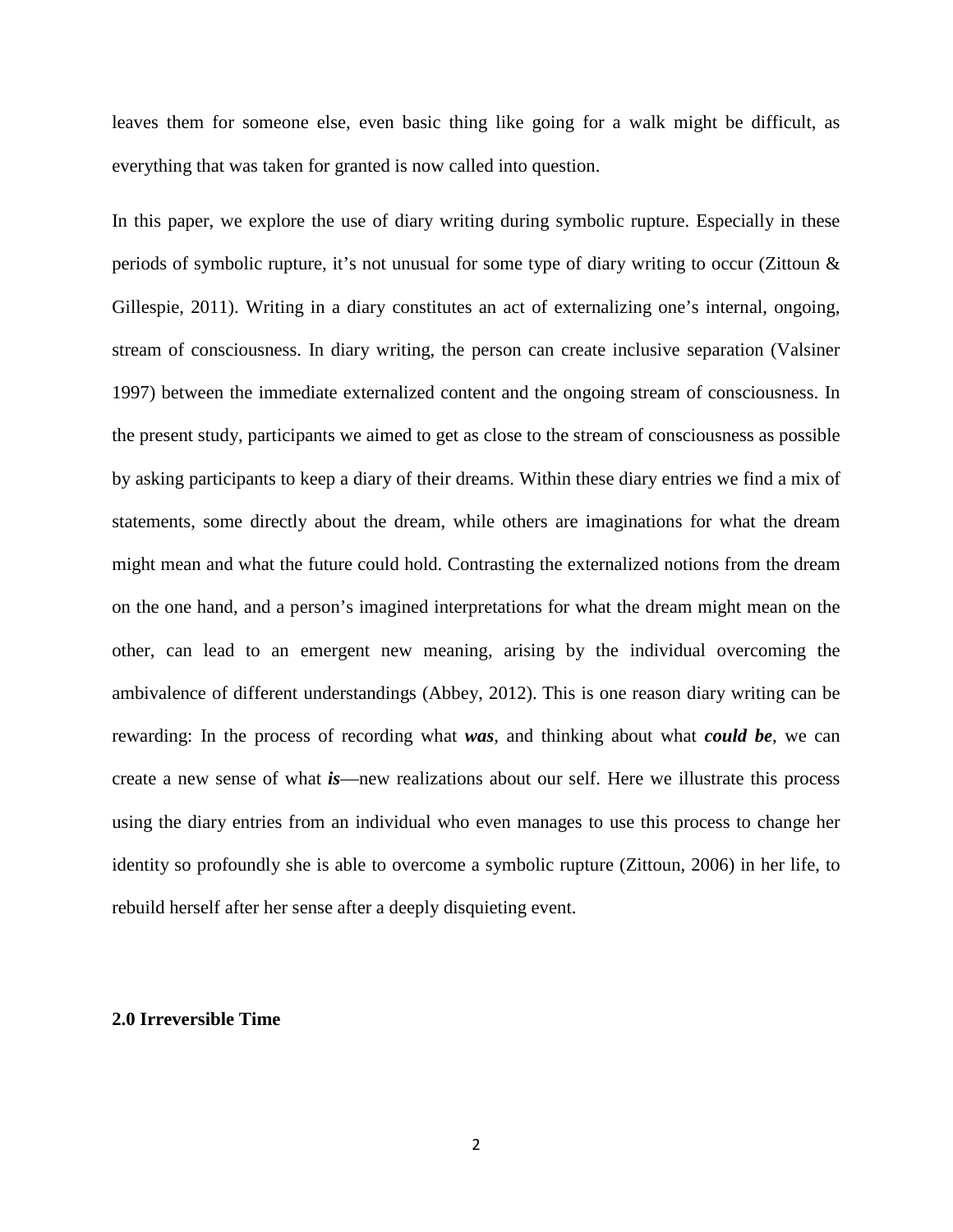In order to study how we make meaning about the self, it's necessary to understand the basic ontological framework within which that process occurs. We here focus specifically on the nature of the conception of time, and how it relates to our daily experience. Time is especially important, for it is the deepest soil for our lives, controlling our progression in life, and our sense of development throughout the lifespan. It's also especially important, as the one mode of conceptualizing time—perhaps the most popular in modern-day science—is fundamentally flawed. The flaw we speak of is owed to the work of Henri Bergson (1913), who compared the idea of time as a shelf that is merely a holder of life events, to his idea that time and human lives are deeply intertwined. The former perspective makes it plausible to engage in the process of prediction, for if time is only a placeholder, events can repeat themselves so long as the other conditions are held constant. This former ontological view sets the stage for the use of many statistical models of human life events, as well as generalizations about the future of individual's lives.

The contrasting view of time, the one that Bergson explored, was one where time is deeply entwined with daily life. Bergson wrote of the ego enduring (*durée*) continuously through time Bergson, 1913) and so, our lives assume one large, ever-growing tangle of interwoven experiences that changes continually. Rather than being separate from time, human lives are deeply temporal, from the start we assume a pure duration— where our consciousness is freed from keeping past and present experiences separate and instead is allowed to endure through time. Bergson writes:

Pure duration is the form which the succession of our conscious states assumes when our

ego lets itself live when it refrains from separating its present state from its former states…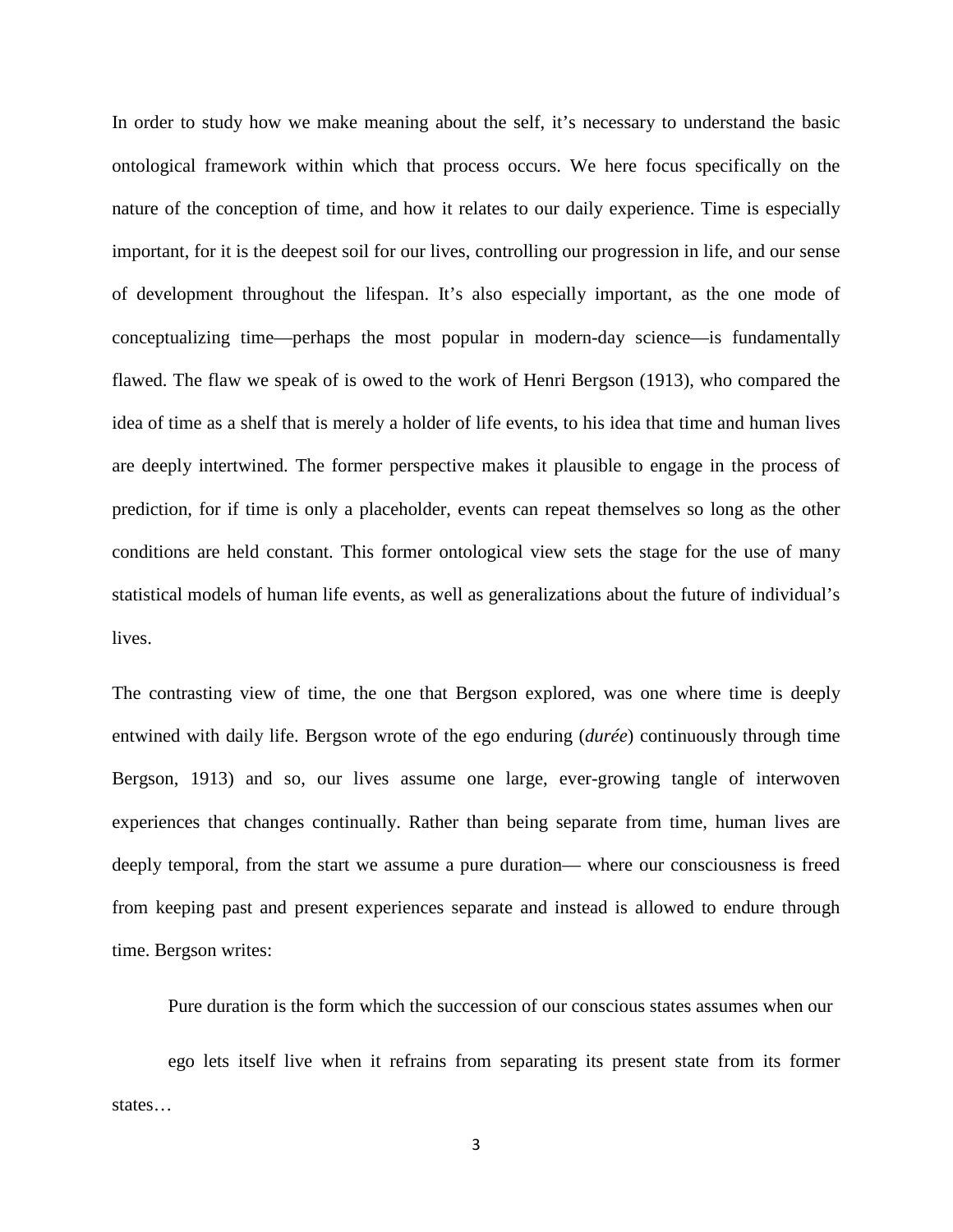it need not be entirely absorbed in the passing sensation or idea; for then it would no longer

endure (Bergson, 1913, p. 100, emphasis original)

Much like a rolling snowball, Bergson explains, as the ego endures our experiential whole is growing, ever-changing. In irreversible time, even simple and seemingly repetitive life events such as having a morning cup of coffee never happen in a manner that is identical to another.

Time becomes irreversible, the future unpredictable, and our consciousness, continually shapeshifting, morphing into new versions of itself and thus becomes ever elusive to the hands of the researcher. The "predictability" so cherished in modern science (for good reason of want to answer important questions) is, within this framework, impossible. Human beings do not experience sameness within life events—the repetition of even the most mundane task, such as taking out the garbage or filing one's nails, is never experienced in exactly the same way.

Since the future is perpetually open to uncertainty (given that there are no identical experiences as the ego endures) this must influence how we think about each sign we use to create meaning. While traditionally researchers may believe the sign references the immediate moment, with its meaning determined by both the past and present, in irreversible time, the sign explicitly refers to two things, simultaneously. In irreversible time, the sign speaks not only to what is at the present moment (offering the person information for how to organize his or her world, e.g., this is a pillow) but also provides meaning for that the signing might mean in the future, (e.g., it is time for sleeping, or it is time for a 'pillow fight)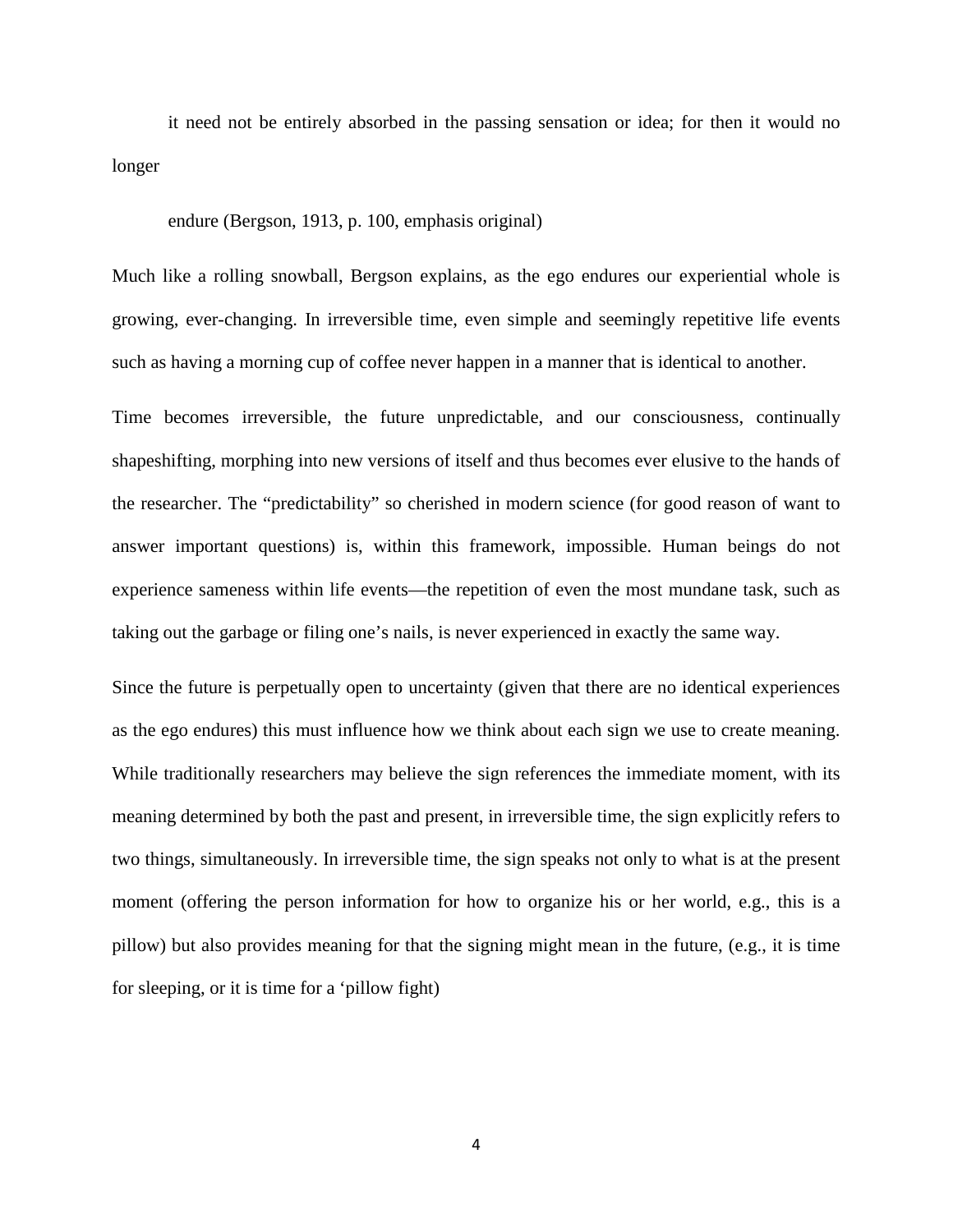

**Figure 1: Openness of the sign to the future**

These forms of guidance are ambiguous and incomplete. The meaning in our life—including that about our identity--appears as the imaginations for the future guide our movement while not fully determining it (Josephs, Valsiner & Surgan, 1999). This process of identity change occurs much like how the song emerges for the improvisational jazz musician

Assuming this reality, understanding an individual's development likely best entails that the researcher makes clear and compatible choices with his or her methodology (Branco & Valsiner, 1997). The fact that we accept the ontological assumption of irreversible time has clear implications for the design we should use to accurately represent the phenomena of interest. Our job, in this case, is especially difficult, because the stream of consciousness is constantly changing, and so too the person. So how it is possible to represent this change? Our focus is to understand how people work through ruptures in their world over time. In this case, we follow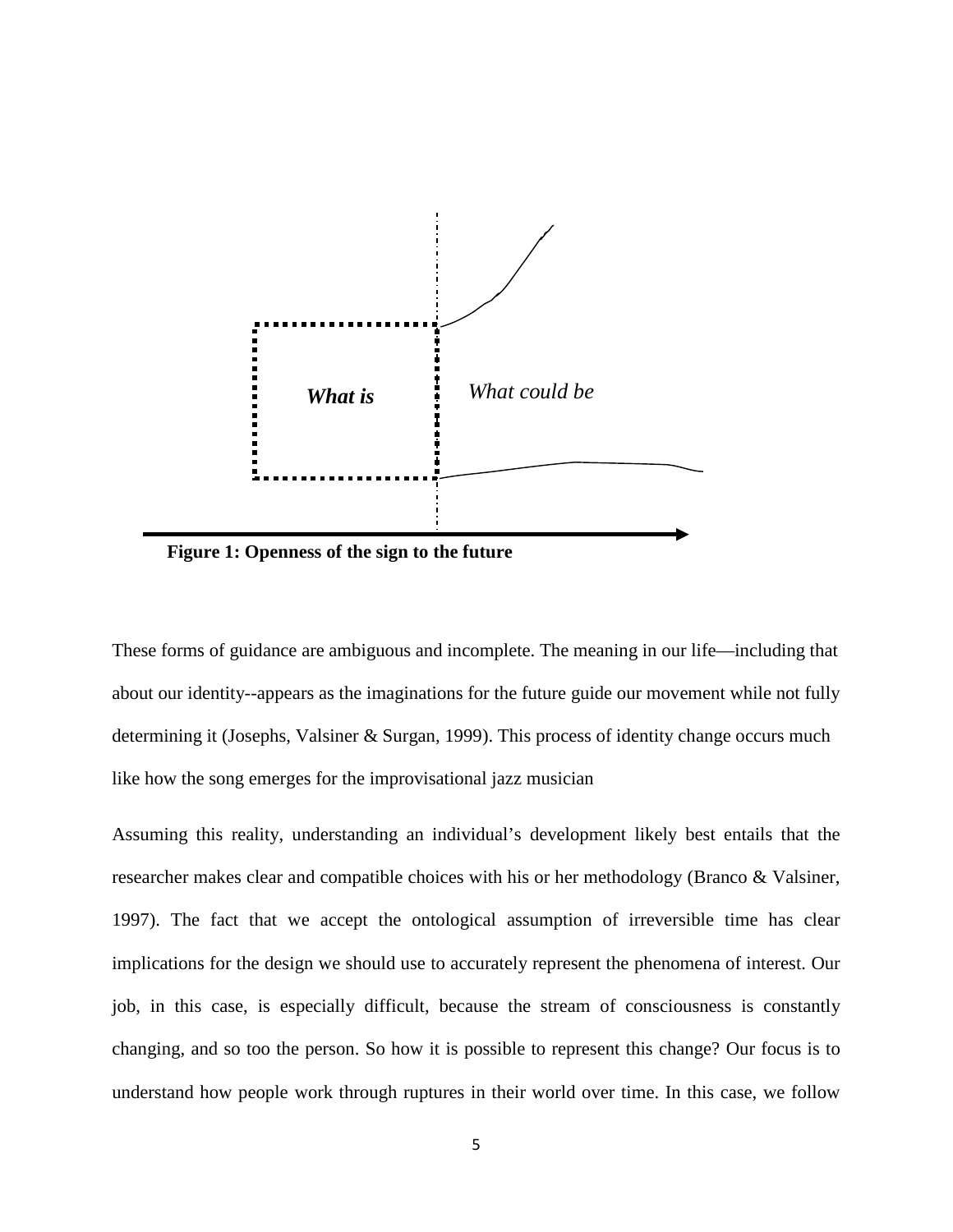the suggestions of Zittoun (2011), who suggest that the longitudinal recording of life events in diary form is an acceptable choice:

… following from the assumption that time irreversibly passes, is that consciousness itself is constantly changing. How can we capture something that constantly changes? One of the possible answers is to gather information which is constantly evolving. This might lead to the observation of longitudinal, real-time events. In our case, as we are interested in people's continuous interpretation of their environment, self-writing offers an interesting entry here. Diaries, or correspondences, are written on a regular basis, and can thus follow the rhythm of events. Writing regularly about self, a person reports these events, describes them, and at times, reflects on them, or expresses feelings or related thoughts. (Zittoun & Gillespie, 2011)

#### **3.0 Ruptures & Symbolic Resources**

Development is a process that is ongoing, even in cases where it outwardly appears that nothing is changing. As depicted in the figure below, there is as much change in X *remaining* X as there is in X *becoming* Y. The former requires the process of maintenance and homeostasis, while the latter is an emergent shifting (See Figure 2, below):

# $X - \rightarrow X$

# $X \rightarrow Y$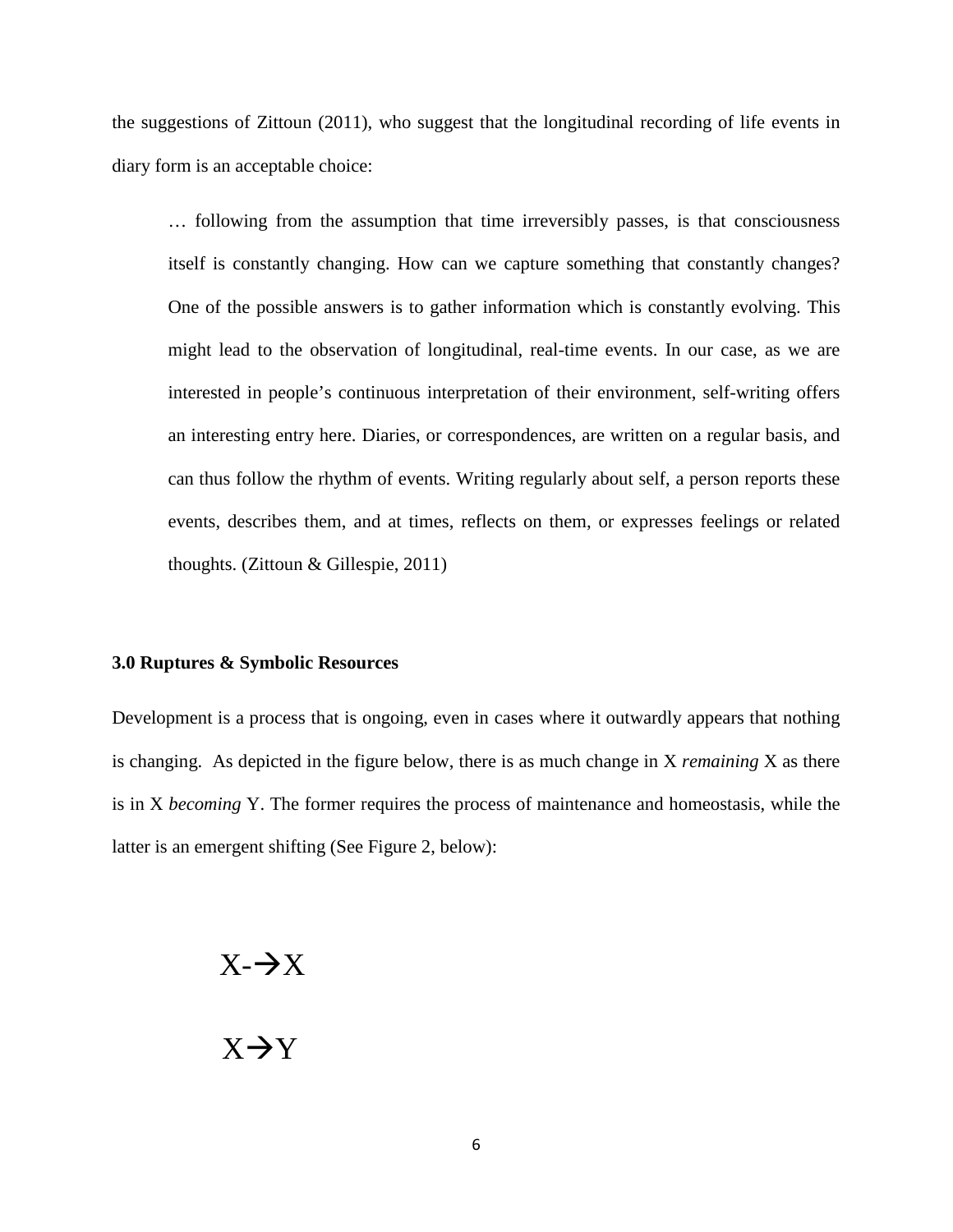#### **Figure 2: Two different forms of development**

However, in our case, as we are interested in disquieting experiences, we are interested in the moments of emergent shifting, and what in formal terms, the experience of symbolic rupture. As Zittoun writes, *symbolic ruptures* can occur for any number of reasons, be it that one has moved, had a relationship end, a loved one pass on: any major instance of change in life, while hardly the only reason rupture occurs, is a good starting point to understand the sensation. In more detail, Zittoun articulates,

"In a situation of rupture, changes are instances of disquieting experiences… which suddenly endanger customary ways of doing things, put at stake taken-for-granted routines and definitions. The obvious suddenly comes into question. In other words, there is an interruption of uncertainty in everyday experience…" (Zittoun, 2006, p. 6).

While some people may write in a diary daily, it is often that they choose to do so in periods where 'have something to report' and the experience of symbolic rupture constitutes one such instance. During symbolic rupture the individual may feel a strong desire to overcome the ambivalences that appeared when the rupture occurred (e.g., a job was lost, a romantic partner left, a beloved person or animal passed, etc.), and will turn to diary writing to make sense of the experience, reconstructing the self in this process. As Zittoun & Gillespie continue, "Diaries enable one to follow changing processes though time, mainly after ruptures – that is, what narratives are about." (Zittoun, 2012, p. 22).

# **4.0 Transformative power of ambivalence**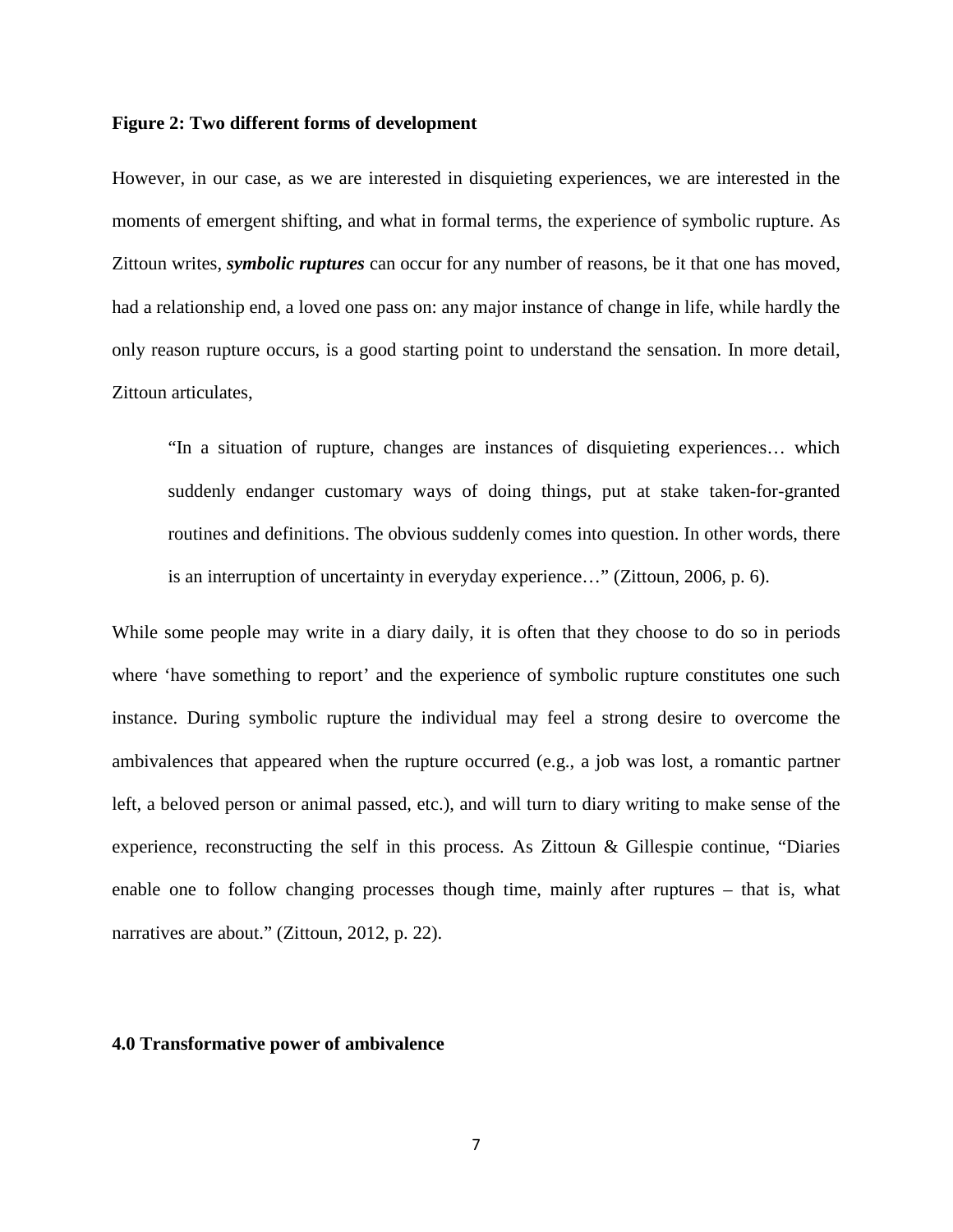Looking within the diary entries of those experiencing symbolic rupture, of individuals who are having disquieting feelings, we the researcher can see the creation of the ideal context for emergence. Within these diary entries we find a mix of statements, some directly about the dream, while others are imaginative, about what the dream *might* mean or what the future *could* hold. We frequently encounter ambivalence while re-reading the diary entry. That tension can lead to an emergent new meaning, arising by the individual overcoming the ambivalence of different understandings (Abbey, 2012). This is not ambivalence in the traditional sense of diametrically opposed positive and negative, or love verses hate. Within the current framework, ambivalence can be defined as a tension produced by a system entailing a kernel and at least two vectors that are non-isomorphic in size and direction.

Essentially, as long as there is a difference between the externalized idea, and its interpretation, ambivalences rises because these two different notions exist in some form of tension with one another. Ambivalence, in this sense, does not have to be purely diametric tension, as classically conceptualized. Abbey (2012), defines ambivalence as: "*a tension produced by a system entailing a kernel and at least two vectors that are non-isomorphic in size and direction"* **(see Figure 3, below)**. Borrowing from Lewin (1936), in such a system, ambivalence can occur under all conditions except one, where the vectors are of exactly the same size and direction." (Condition D; see Figure 4, below). Condition A represents the most typical understanding of ambivalence- two equally strong forces pulling the individual in opposite directions. In the current framework, this represents the maximum degree of ambivalence between the present and the future. Conditions B and C produce ambivalence that is weaker, yet nonetheless present. In Condition B, although the two forces are not completely opposing, they create a tension between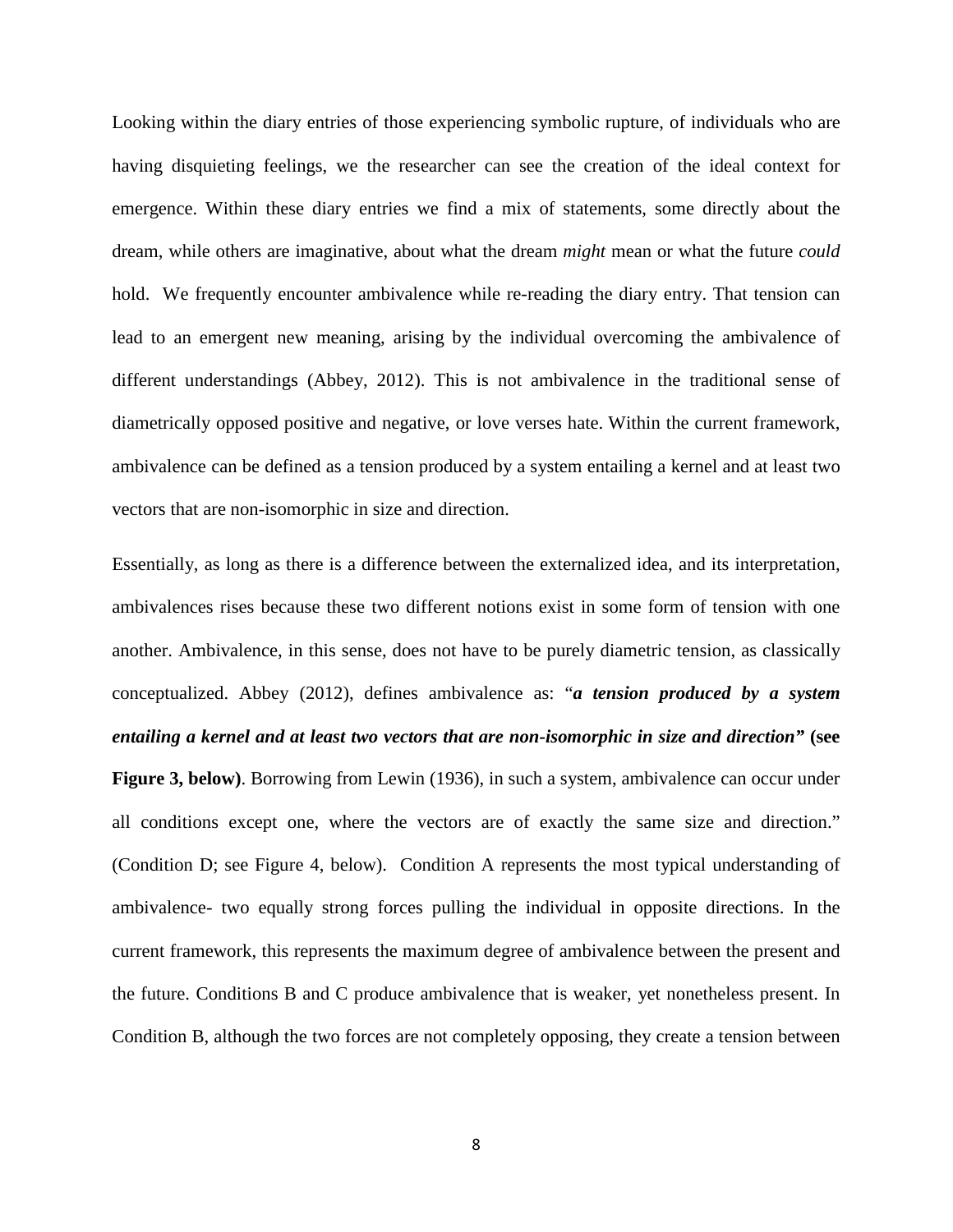two different orientations In Condition C it is the discrepancy in strength of forces that creates ambivalence. (Abbey, 2012).



### **Figure 3: Types of ambivalence**

Development of one's identity can occur as the person holds these two notions simultaneously. As he or she feels compelled to resolve the two understandings of the self, he or she may arrive at an emerging, new meaning. For example, the person writes about her partner leaving and her anger. But then, perhaps she notices how peaceful she feels without the constant fighting they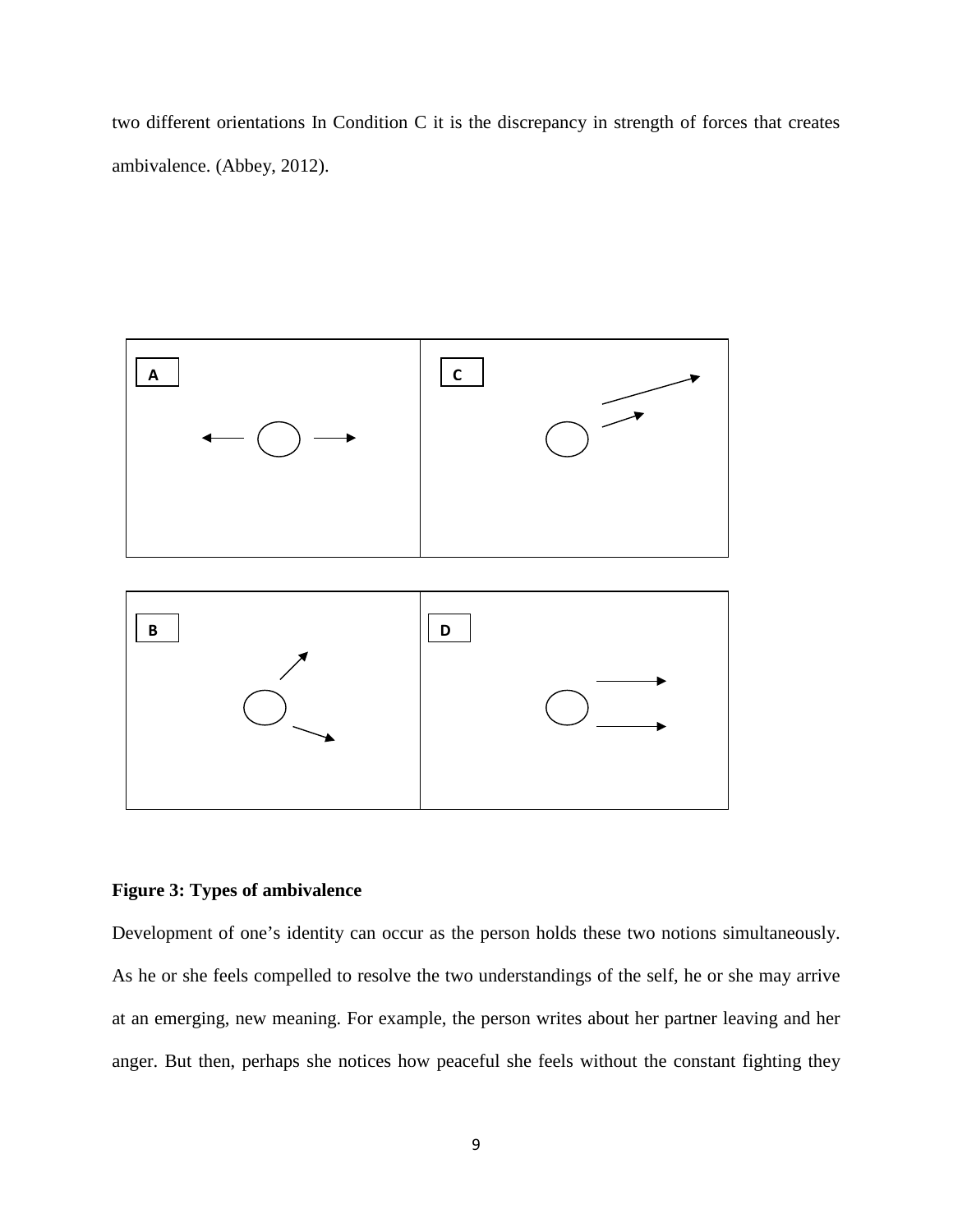had been engaging in as a couple. In considering those two ideas she might arrive at the notion this is "for the better…" may emerge.

The above example also highlights how *imagination* is a central part of how one recreates his or her identity. Through imagination one may lead him or herself toward new understandings of the self, and toward new directions after a rupture may have occurred in his or her life. It is in this way that, through overcoming ambivalence, a semiotic bridge to a new future can be built (Abbey & Bastos, 2014). As stated at the beginning: In the process of recording what *was*, and imagining what *could be*, we can create a new sense of what *is*—new realizations about our self.

#### *Inclusive separation and emergence of new ideas*

As an example of how the tension between two alternate interpretations of a situation can lead to the emergence of a new idea, take Bullough's introspective narrative recounting the experience of standing on a ships deck as the vessel is suddenly enveloped in a cloud of fog. In his description of the event, Bullough describes how his immediate sense of the situation is one of danger—for one has little sense of orientation. Yet in his narrative, Bullough also describes how he simultaneously distances from this immediate sense, realizing that the being shrouded in fog could also be a peaceful experience. As seen at the conclusion of this narrative, as tension of these juxtaposed alternate meanings---danger and peace--is overcome, a new meaning for the situation emerges. Bullough writes:

For most people it is an experience of acute unpleasantness. Apart from the physical annoyance and remoter forms of discomfort such as delays, it is apt to produce feelings of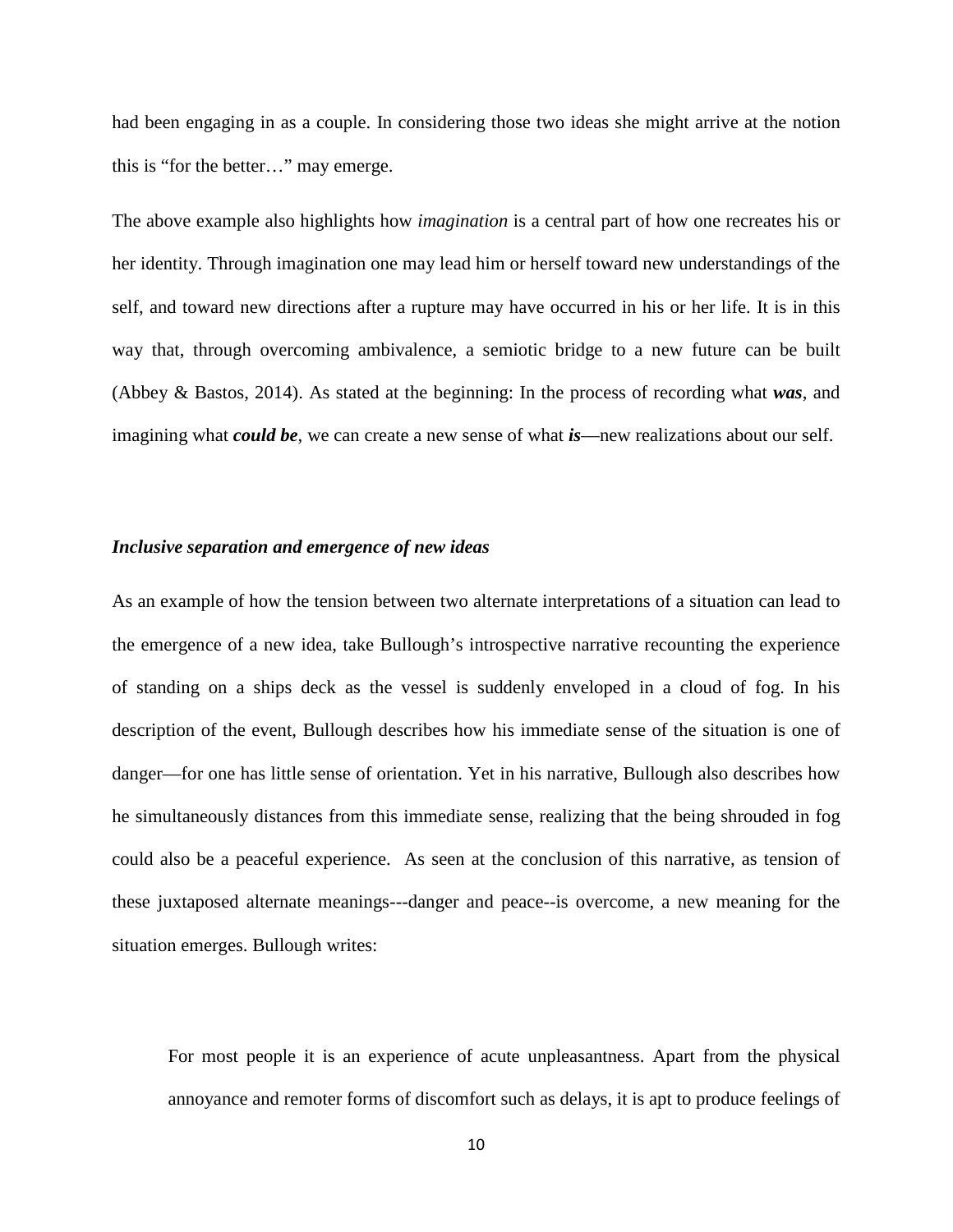peculiar anxiety, fears of invisible dangers, strains of watching and listening for distant and unlocalised signals. The listless movements of ships and her warning calls soon tell upon the nerves of the passengers; and that special, expectant, tacit anxiety, and nervousness, always associated with this experience, make a fog the dreaded terror of the sea (all the more terrifying because of its very silence and gentleness) for the expert seafarer no less than the ignorant landsman.

Nevertheless, a fog at sea can be a source of intense relish and enjoyment. Abstract from the experience of the sea fog, for the moment, its danger and practical unpleasantness, just as everyone in the enjoyment of a mountain climb disregards its physical labor and its danger (though, it is not denied, that these may incidentally enter into enjoyment and enhance it); direct the attention to the features "objectively" constituting the phenomenon—the veil surrounding you with an opaqueness as of transparent milk, blurring the outlines of things and distorting their shapes into weird grotesques…note the curious creamy smoothness of the water, hypocritically denying as it were any sense of danger; and, above all, the strange solitude and remoteness of the world, as it can be found only on the highest mountain tops: and the experience may acquire, in its uncanny mingling of repose and terror, a flavor of such concentrated poignancy and delight as to contrast sharply with the blind and distempered anxiety of its other aspects. This contrast, often emerging with startling suddenness, is like a momentary switching on of some new current, or of the passing ray of brighter light, illuminating the outlook upon perhaps the most ordinary objects. (, 1912, pp. 88-89, emphasis mine)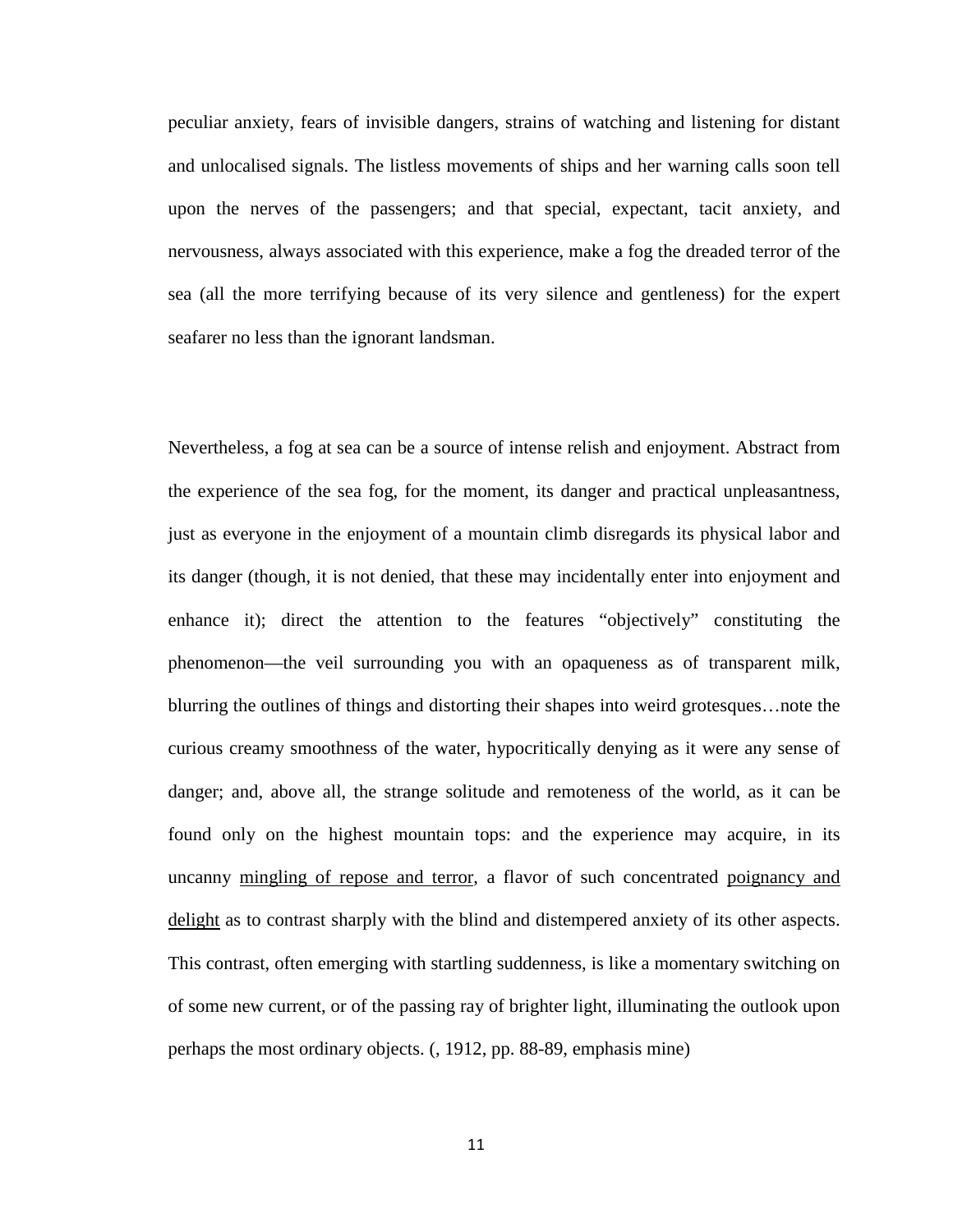As Bullough's narrative description makes clear, through tension new sense of a situation can emerge quite suddenly, creating novel meanings such as the "delight" portrayed here.

#### **5.0 Traveling from dreams to action through ambivalence**

While many psychological studies may rely on data from a one-time questionnaire or during an interview, as explained above, we felt the diary better captured the longitudinal nature of human life experiences (Zittoun & Gillespie, 2011). Further, in this project we aimed to get as close as possible to the steam of consciousness and observe as the participant created a stream of consciousness between his or her externalization of that stream, and his or her imaginations of what that could mean. As Zittoun & Gillespie write,

…the written self-reflective text of a diary or an autobiographical text can be seen as a form of **externalisation of the flow of consciousness**. Hence, the study of self-writings opens a window onto the changeability of life in two senses: on the one hand, like diaries or regular correspondence, they can be close to daily events; on the other hand, they reveal the microprocesses of meaning making engaged by the process of writing. (Zittoun & Gillespie, 2011, emphasis mine)

As we look closely at her diary entries, we can see the ambivalence within the immediate externalizations of her dreams as well as places where she takes a more reflective analytical tone to the diary entry. Remarkably, over the course of her entries she can not only discuss this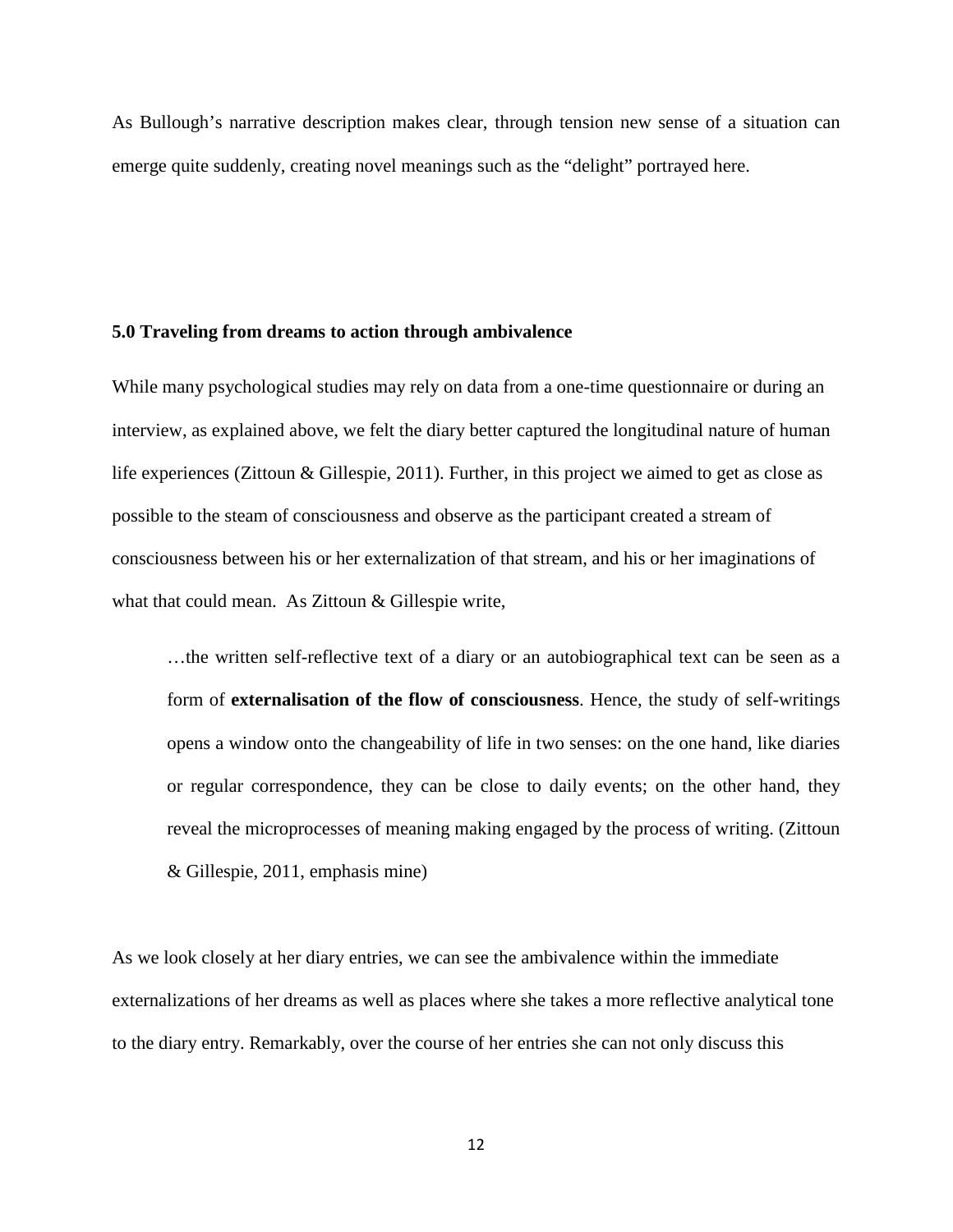symbolic rupture, but also, she is able to begin to redirect how she thinks about her identity, imaginatively fixing this rupture through overcoming a series of ambivalences.

#### **Illustration of overcoming symbolic rupture**

#### **Participant A**

#### **Entry One**

To provide some background, in this first diary entry, the participant appears to be experiencing a symbolic rupture due to her longtime romantic partner abandoning her suddenly. This has created quite a bit of disquiet and unrest, and she is trying to recreate her identity and understand how to relate to the environment without him. The first dream she wrote about in a diary begins with a clarification of the setting. She begins: "Tonight I dreamed about FRANK\* my exboyfriend as of two days ago." She describes that in the dream, she was in a shopping center without her former romantic partner. In the dream, she can see him with someone else. She is especially unhappy because this other person is a presumed sexual rival and Frank is having fun with "...a girl who isn't me" she writes in the diary. She goes on to describe the dream, in it her former partner's elevated mood state is positive, while simultaneously, she herself is feeling acutely singular: "He seems happy. I'm alone." As she writes more about her dream, we begin to see evidence of a sense of emerging rupture, "I'm lost without him." The notion of feeling "lost" without her partner implies the depth to which this has traveled in terms of self-definition, leaving her feeling as she doesn't recognize herself without the presence of her partner. She goes on to reinforce how she feels trapped by what have become torturous thoughts, very much suggesting a rupture. She is visualizing him everywhere and yet, as they are no longer together,

13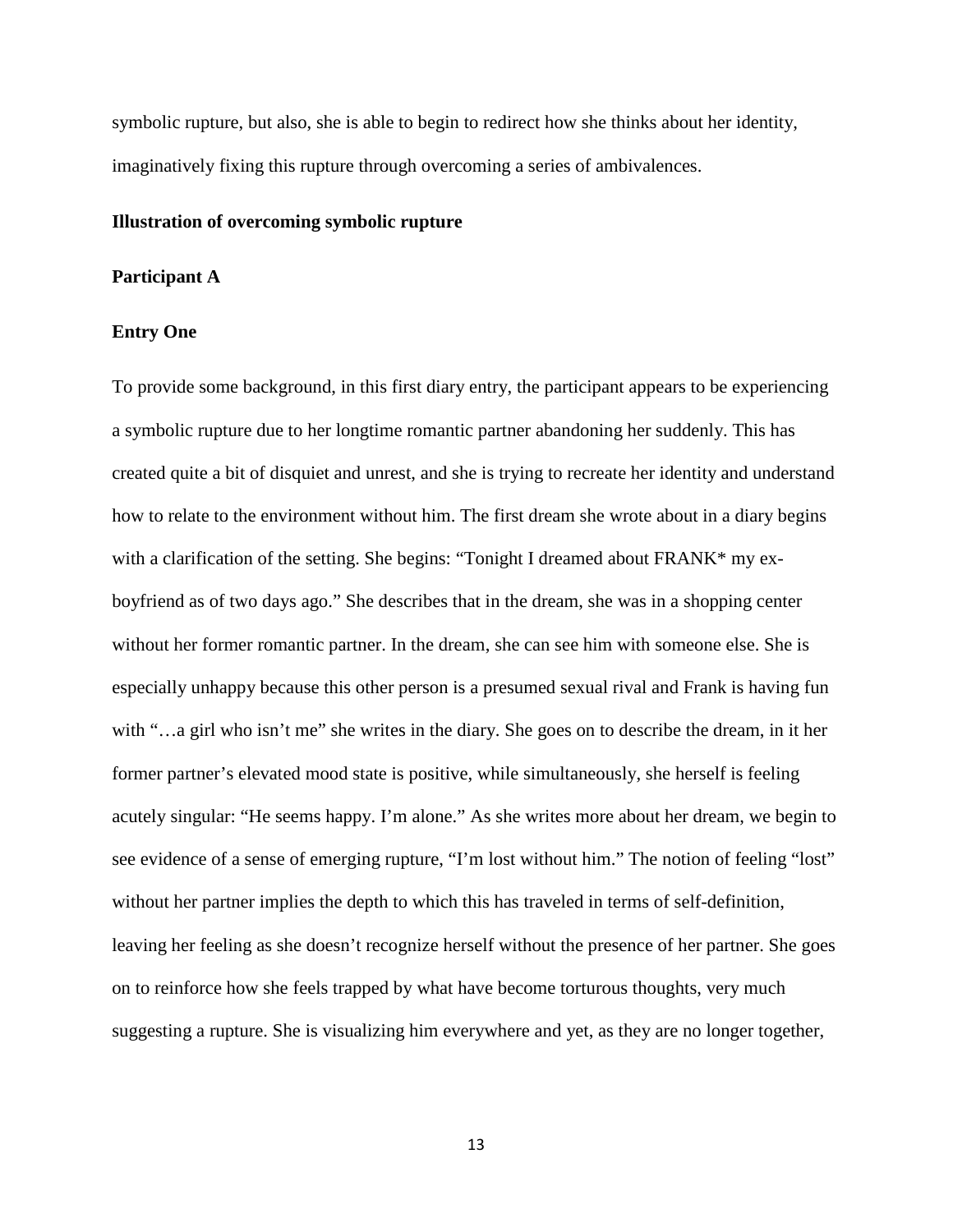it's extremely difficult emotionally. She writes of her dream, "I see him everywhere I go. I cannot escape him, he is ruining my life."

At this point in the description of her dream, there is a sudden shift. As dark as her memories of her dream had been until this point, suddenly she says her awareness makes a qualitative shift to a novel place, and this place is warm, filled with sun, "All of a sudden I jump to a whole new place. Sunny, warm, beautiful. It's Florida." This shift, so sudden is an instance where the stark contrast of two highly discordant meanings may lead to the construction of a high order, sign that is rich in its aesthetic sense. Here, we can see that imagining her ex-boyfriend in the shopping center with another (believed to be promiscuous) woman had a strongly negative tone. However, at the same time, she reports experiencing a "jump" in the path of her dream, where she was lead to a positively valenced "sunny and warm" place. The contrast of the two leave her with one, highly abstract comment, "*It is Florida*" \* (\*Florida is a state in the USA known for its yearround warmth and beautiful beaches.)

The participant continues in this diary entry to explore the meaning of the dream further, and we see a similar play of ambivalence, with the addition of the use of imagination to guide her future behavior. She writes first about how she first came to the college where these data were collected and immediately we can see a beautiful example of how thoughts about what could be offer direction for how one may begin to overcome rupture by offering ways to reorganize a relationship to the environment, guiding the person to reorganize her relationship to the environment. She writes: "I transferred to school here. I'm nervous to be alone but excited for my new chapter and journey in life." In this quotation, we see the ambivalence between a negatively valenced anxiety at being by oneself, contrasted with an open-ended field of

14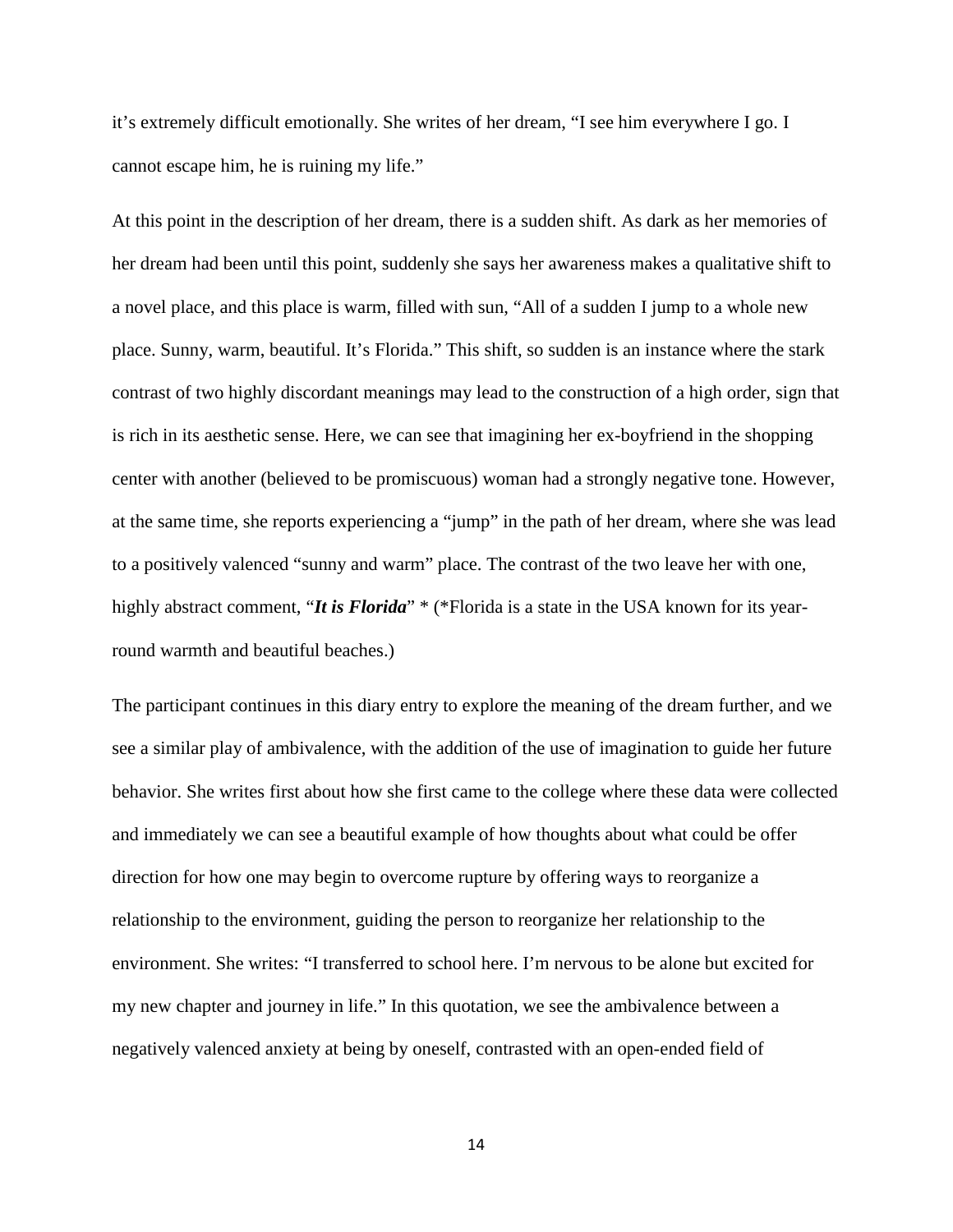possibility of being excited for what this new life—one without Frank—may bring. See figure below:

# **'nervous to be alone'<>excited for a new chapter in my life'**

This is an ambivalence which 'begs' to be overcome. And from this ambivalence, indeed a new sense of self seems to be emerging. She writes of how she understands on the emotional level, she is still in pain, "My heart is hurting." She continues, "I want to forgive him. I want things to go back to the what they were." Simultaneously she also expresses that she realizes this more "feeling" based statement isn't going to serve her well in the long run. She immediately follows the previous statements regarding a desire for things to return to 'normal' with a contrasting voice. Her she points out that her more 'rational' and less 'feeling' based assessment of the situation speaks to her going forward in life without Frank, repeating to herself that it is time for her to change her physical location, and in so doing, move on from a partner she can no longer trust. She writes: "I want to forgive him. I want things to go back to the way they were. But that's where my head comes in. My head is telling me to be smart and move on because …maybe he has done this before... "Thus, here we have a similar ambivalence emerge again. This time, it is one that can be characterized as existing—in her words—between her "heart" and her "head". Her heart is the site of her more immediate feelings, but then her 'head enters and says to her, "move on." In the participant overcoming the ambivalence between these two, she arrives at a new sense of herself, and how she relates to the environment. She decides, "Maybe I should transfer schools."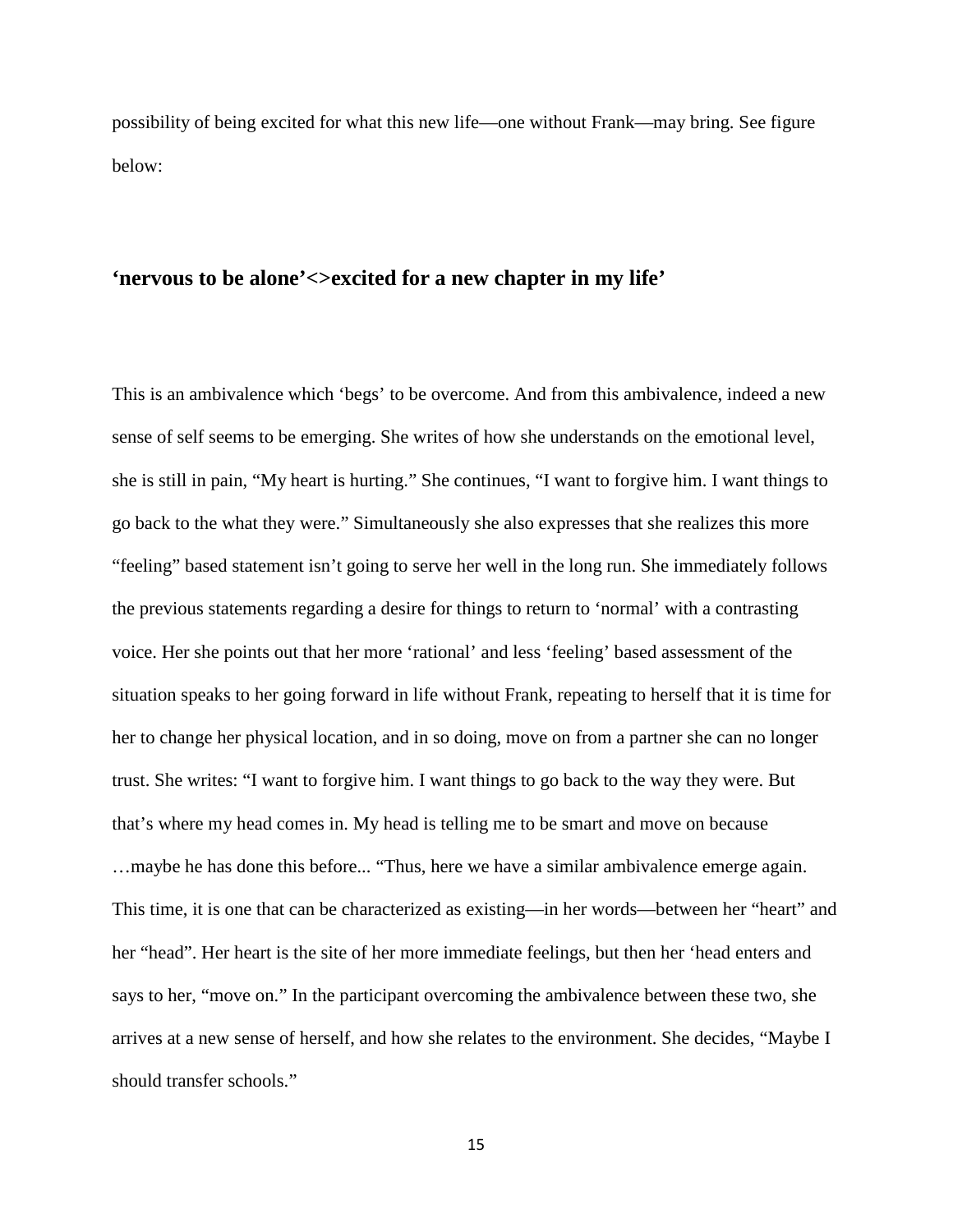# **'Heart "forgive him" <> Head "Move, maybe transfer schools'**

#### **Participant A**

#### **Entry two**

Next comes another diary entry. In it, we can see that the participant is still wrestling with the symbolic rupture created by the departure of her long=time romantic partner. Yet in this dream, it appears as if the self-guiding of the previous dream has begun to help her reorganize her relationship to the environment. In this dream, although there is ambivalence as defined above, they all are of type C, explored above. That is to say, they appear to be only discrepancies in the strength of forces that create ambivalence. That is, all the notions expressed are positively valenced, they are just ambivalent due to the different strength in force of the vector. The participant writes:

I was in my dorm room, unpacking all my things. I took a step back and smiled. I was running outside, laying in the sun, doing well in school. I'm happy. I don't want to go home. Jumped forward two years and I'm buying a small home with my best friends. Everything keeps getting better. I'm where I am supposed to be. Things just jump from image to image, but *everything is positive*. (Emphasis added)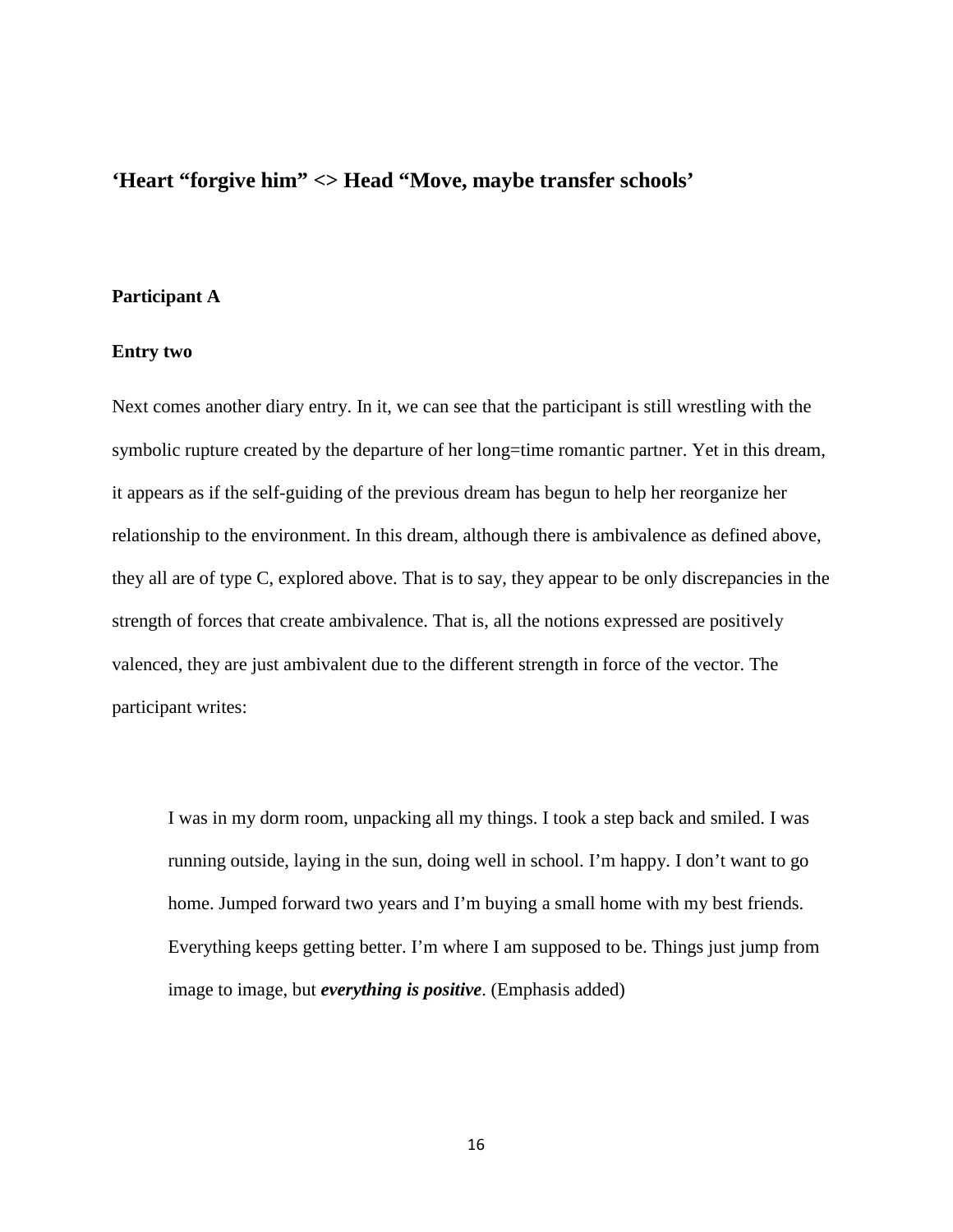Notice again how highly abstract signs convey deeply feeling-based emotional meanings (e.g., "everything is positive") and, may emerge through the contrast of lower-level contrasting meanings. These higher order signs are especially important when trying to overcome symbolic rupture, for the fundamentally reorganize one's relationship to the environment, providing a hierarchal superior sense of continuity over the lower-level discontinuity that may be experienced, (Valsiner, 2001)

Reading these comments in her diary, perhaps the participant has overcome the many iterations of ambivalence reminiscent of the: Heart "forgive him" <> Head "Move, maybe transfer schools, found I the previous entry. It seems she has arrived at a clearer sense that she will indeed move. So too, the higher order guiding thought of being in a warm and sunny environment, such a Florida" has led her toward a decision to abandon all parts of her current situation and move to that place. She comments about how thoughts of Florida have been dominating her stream-ofconsciousness. She writes, "I've been dreaming about Florida so much." Her next thought expresses the lower level ambivalence (again, all positively valenced, but some thoughts stronger than the other). She writes, "I think that means I need to take a chance and just do it." The notion of just taking a chance is a powerful imagination, it opens an entire field of possible options for what might come next, and stands in stark contrast to earlier feelings of being "nothing" without her former romantic partner

It would appear, that as she has externalized her stream-of-consciousness, she has provided many opportunities for ambivalence, and to self-guide toward a more pleasant future. In this case, she overcomes ambivalence to arrive at the notion that she wants a clean slate type of new beginning: "I need a fresh start." This notion is immediately contrasted with perhaps the only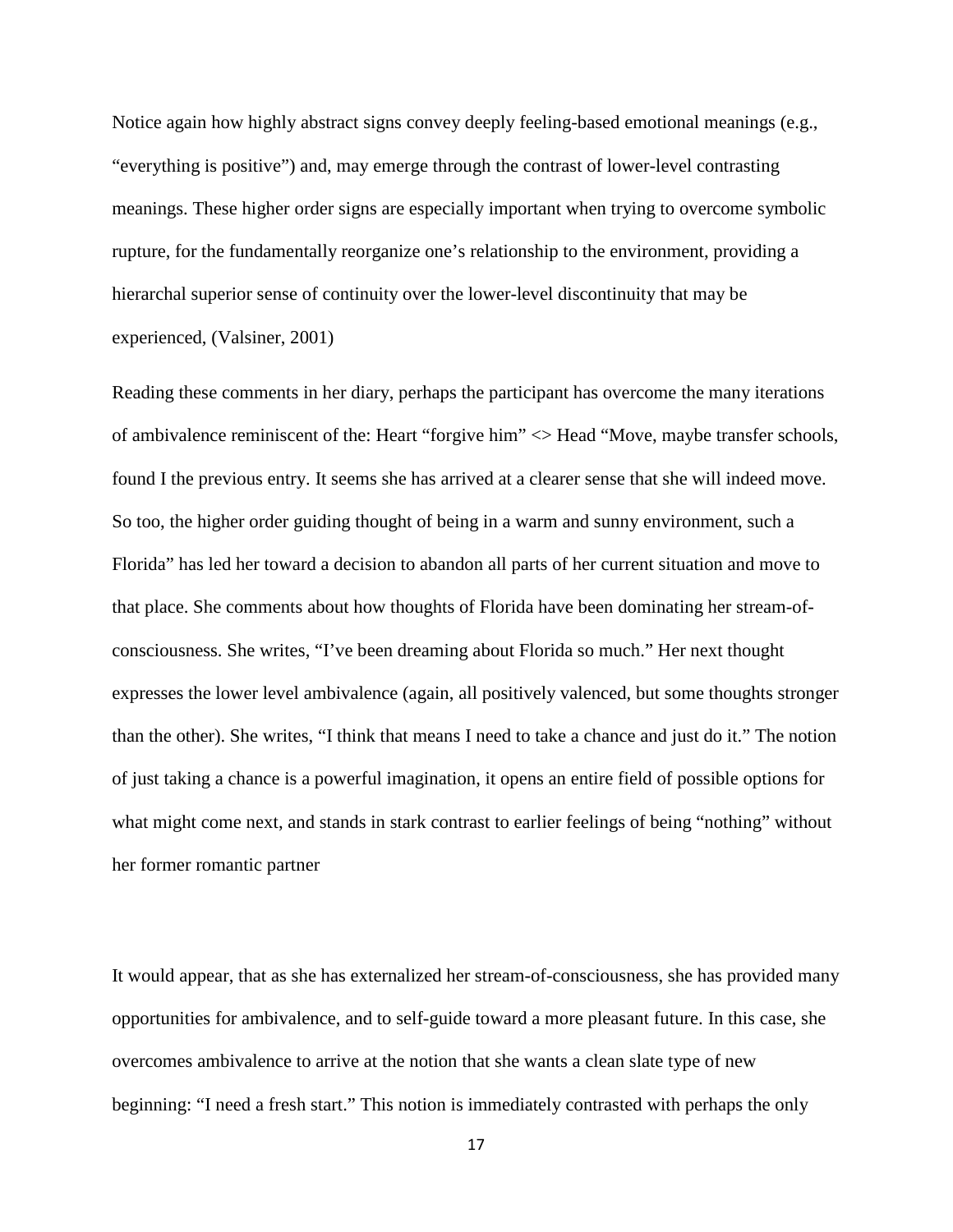negatively valenced statement of the entry. She writes about how her emotional experiences where I reside presently have been so discouraging that she can't see the environment in any other way: "New Jersey is cold, and Ramapo is giving me negative energy. Not because of the school itself but because of the events that took place in my life while I attended this school." The last line of her diary is very interesting in multiple ways, she references her dreams as if they themselves were a semiotic mediator, a vehicle to overcome the rupture she was experiencing in her life. She writes, "If I see nothing but positivity in my dreams, I think my heart is telling me to go for it. *Florida...here I come*." (Emphasis added).

#### **6.0 Emotional Literacy & Dreams**

If one is to look at the progression of the participant's emotional experience over the course of these diary entries, the change is quite striking. She begins from the place of heartbreak and symbolic rupture, where she explicitly states not only does she feel alone, she does not know how she is without her former romantic partner. Slowly, through the beauty of imagination, suggestions for widening the field of possible futures becomes real. At first there is only the suggestion to transfer schools. Secondarily. and in a more profound vein likely supported by the higher-order sign she has constructed), she proclaims: "I need to take a chance and just do it" This imaginative notion, filling out the field of possible futures is so wide and brave. It seems this is the key moment where she signals to herself via the diary entry that the symbolic rupture is over, and she is in the process of rebuilding who she is. For one, she knows she wants to be in a warmer climate, that is very important to her. She has imagined living with her friends in a small house and enjoying life in this sunny, temperate space. No longer is she alone and identityless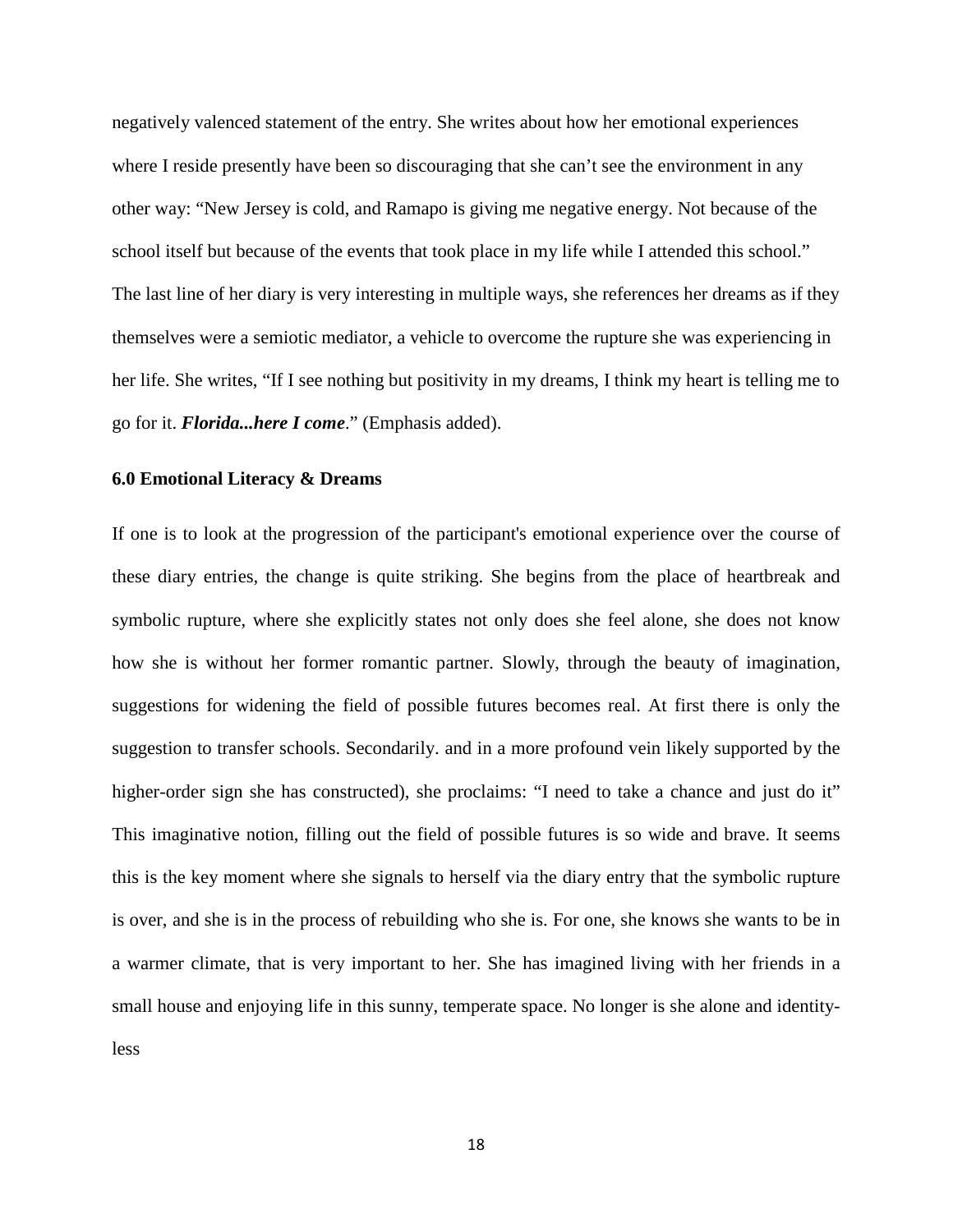Emotions play a significant role in the process of identity construction, and dreams provide an opportunity to play out scenes with a heavy emotional content that would otherwise be impossible. Dreams can transport the dreamer to places they would not be able to visit and allow them to have experiences that more clearly define what they are feeling. Dreams also allow dreamers to confront their feelings in a safer environment than reality. This can provide the ideal setting for improving emotional literacy. Emotional literacy, also called emotional intelligence, refers to being able to identify the cause of one's feelings and manage them effectively (Mayer 1996).

As seen in the dream above, the feelings of happiness that the participant experiences when she is transported to Florida in her dream contrast with the heartbreak and loneliness she feels where she is now. Her immediate peaceful feelings when she is in Florida is a clear sign to her. After her dream, the participant also has a clearer idea of how to assuage her negative feelings. She is also able to identify that there are multiple causes for her unrest: both the initial breakup, and her feeling of being surrounded by memories of her ex-boyfriend. This allows the participant to recognize the extent of her negative feelings and decide to improve her mental health. This end state of identifying emotions and understanding their causes is the emotionally literate stage. This participant's dreams provided her an opportunity to compare her feelings while she is at home and her feelings in her dream version of Florida. This solidifies her resolve to leave and gives her a clear direction for healing after her breakup.

#### **7.0 Conclusion**

Developing one's identity is a lifelong process, our self-narrative shifts alongside the stream-ofconsciousness that runs within us. Too often we may ignore some of the most valuable resources we have to study that process: Diary writing, and especially, diary writing about dreaming.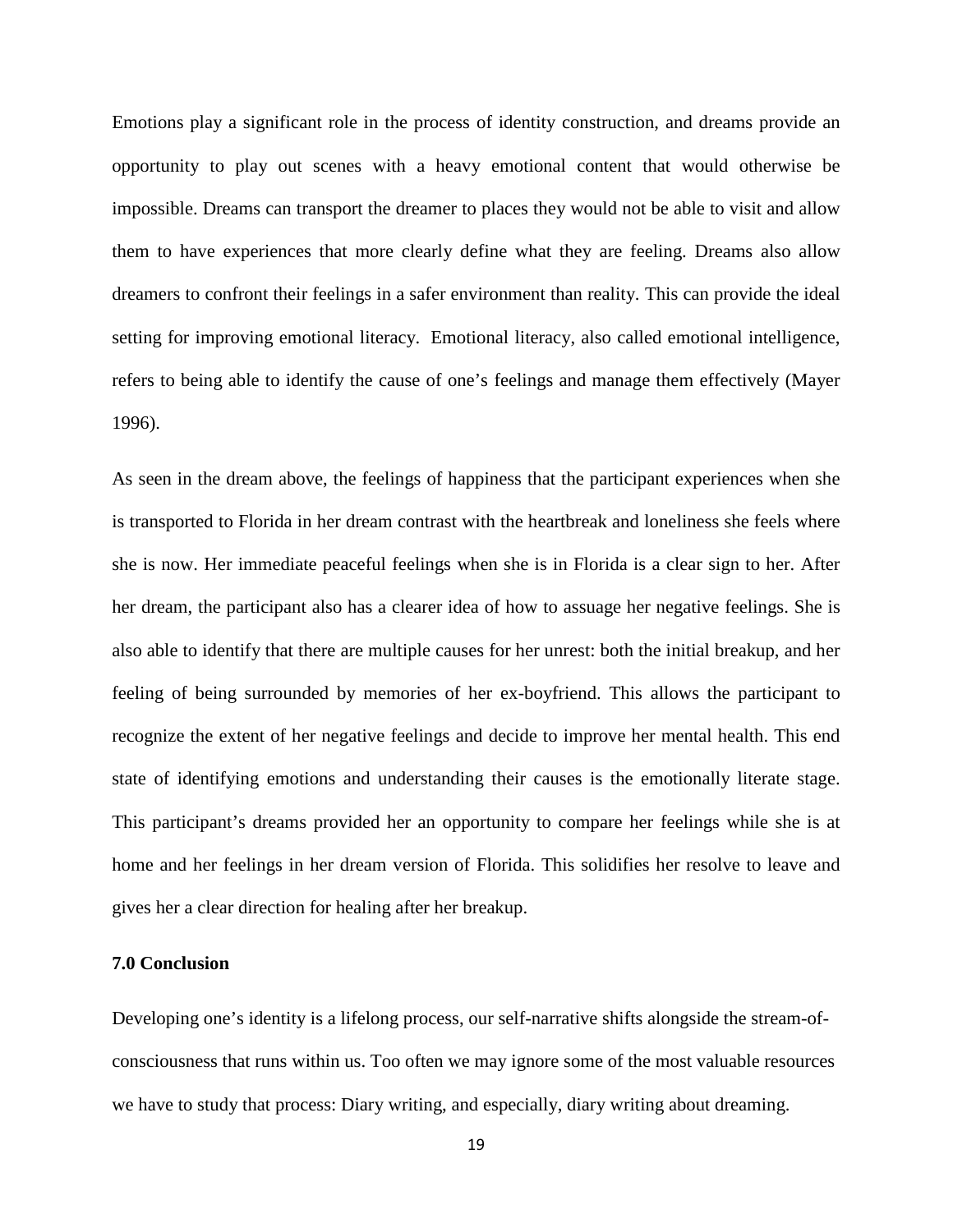Anything that can move us closer to the authentic duration of the ego as it moves with time will help us understand better the development of the human, in all its complexity. Understanding the ambivalences within our self may require a look at the stream-of-conscious dialogue. This dialogue cannot come from responding to questionnaires or interview questions, for it lives deeper within the mind, where the dreams run across our mind's screen.

Transition from dream to waking—where we think about our dream—can provide material for understanding the non-dreaming state of being. In looking at dreams here, we were able to understand how a disquieting experience was quieted and an individual was able to move forward in redefining the self. We were able to see the symbolic ruptures in her life, the ambivalences she was facing, and the promoter sign, "**Florida**" that she used to overcome the rupture and recreate a sense of self. It's not likely different methodological tools could have revealed these things to us in as much detail, nor allowed us to understand the phenomenological richness of her experience. Finding novel ways to record and analyze the dynamic nature of development continues to be one of the most difficult tasks in psychology. The ontological reality of irreversible time presents many challenges to researchers, and here we add dream analysis to the growing number of alternate ways to access the duration of human experience.

20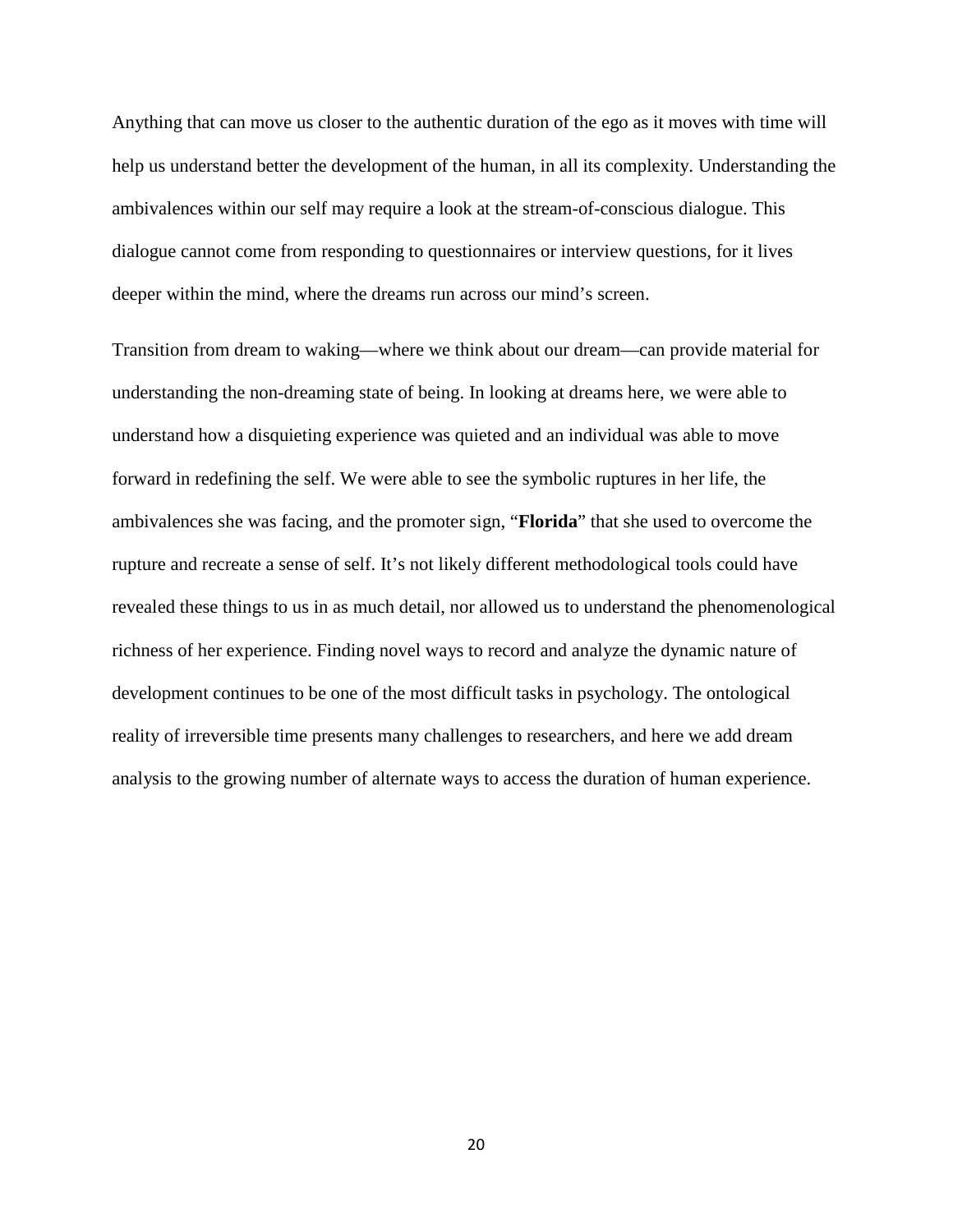# **References**

- Abbey, E. & Davis, P. (2003). Constructing one's identity through autodialogue: A cultural psychological approach. In I. Josephs (Ed), *Dialogicality in Development. Vol. 5 of Advances in Child Development within Culturally Structured Environments*: New York: Elsevier.
- Abbey, E. (2012). Ambivalence and its Transformation. In J. Valsiner (Ed.) *Oxford Handbook of Culture and Psychology*. New York: Oxford University Press.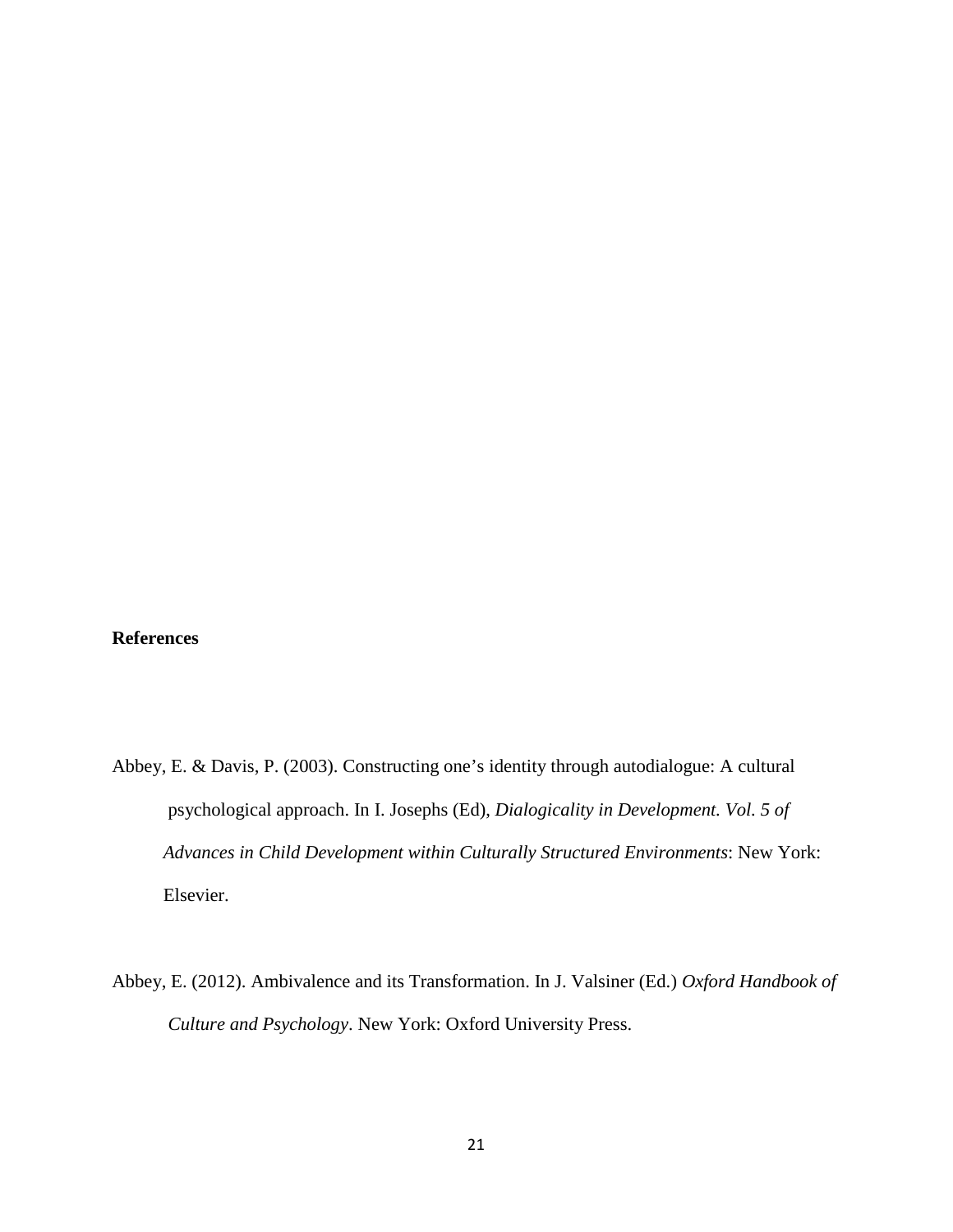Bergson, H. (1913). *Time and Free Will*. London: George Allen & Co.

- Branco, A. U., Valsiner, J. (1997) Changing methodologies: A co-constructivist study of goal orientations in social interactions. Psychology and Developing Societies 9(1): 35–64
- Bullogh, E. (1912). 'Psychical distance' as a factor in art and an aesthetic principle. *Journal of Psychology, 5*. 2, 87-118.
- Hermans, H.J.M. & Hermans-Jansen, E. (2001). Dialogical processes and the development of the self. In J. Valsiner & K. Connolly (Eds.), Handbook of developmental psychology. London: Sage.
- Josephs, Ingrid. E., Valsiner, Jaan., & Surgan, Seth.E. (1999). The process of meaning construction. In J. Brandtstätder and R.M. Lerner (Eds.), *Action & Self Development* (pp. 257-282). Thousand Oaks, CA.: Sage.
- Lewin, Kurt. (1936). *Principles of topological psychology*. New York: McGraw-Hill Book Company, Inc.
- Mayer, J. D., & Geher, G. (1996). Emotional intelligence and the identification of emotion. *Intelligence*, *22*(2), 89-113.

Valsiner, J. (2000). *Culture and Human Development*. Thousand Oaks, CA: Sage.